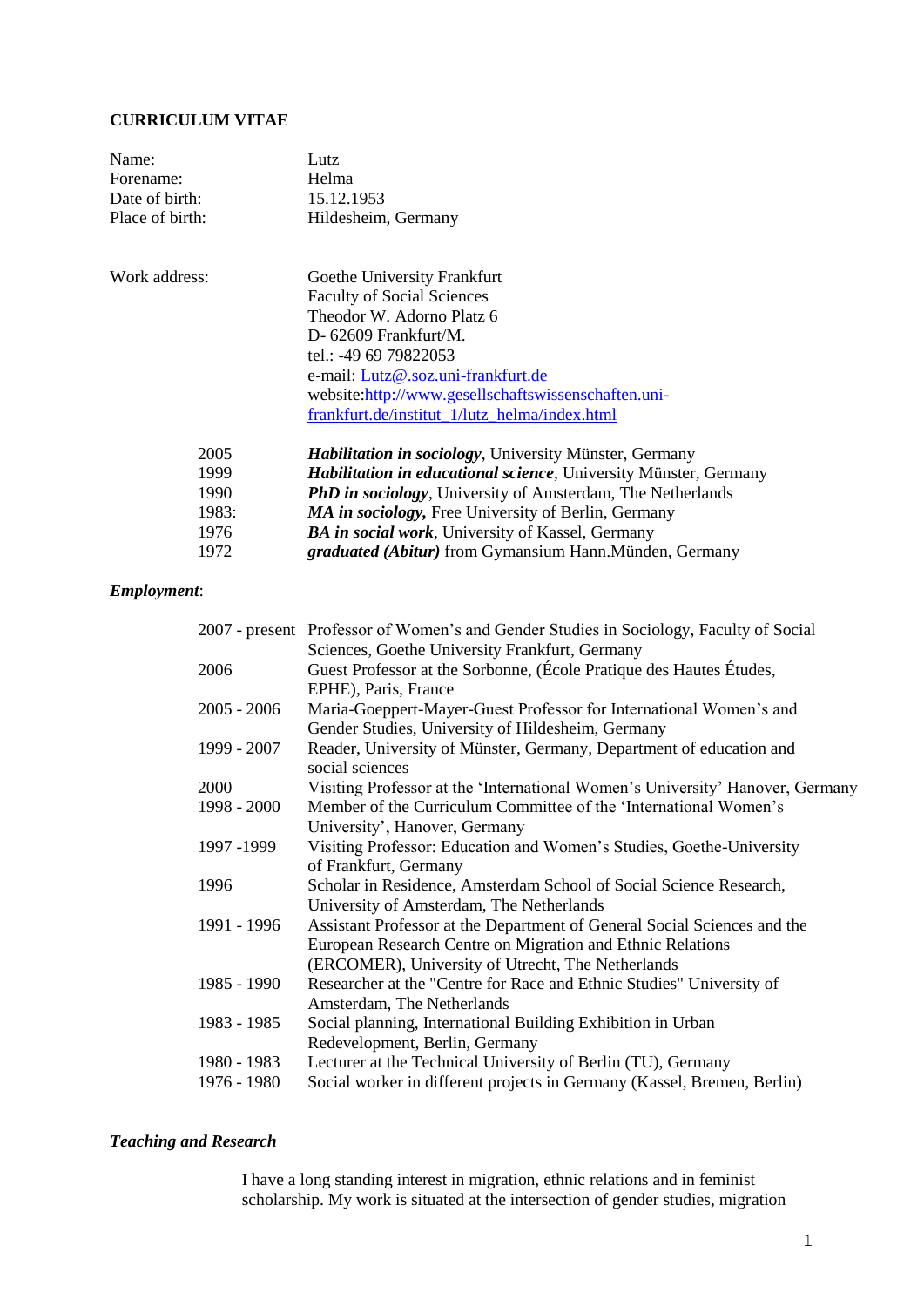studies and cultural studies combining insights from sociology, educational sciences and political sciences. These are reflected in my teaching where I teach courses at undergraduate, graduate and post graduate levels in gender studies on care, intersectionality and masculinities, ethnic relations, migration, anti-racisms and multiculturalism, qualitative methods of social research (interview techniques, biographical analysis, discourse analysis and focus groups) and transnational identities.

### *Academic Self Administration*

| $2015 - 2021$ | Acting Director Cornelia Goethe Centre of Women's Studies and Gender                   |
|---------------|----------------------------------------------------------------------------------------|
|               | <b>Relations</b>                                                                       |
| $2015 - 2016$ | Director Study Affairs, Institute of Sociology, Goethe University                      |
| 2011 - 2012   | Co-Director, Academy for Teachers' Training, Goethe University                         |
| 2011 - 2015   | Associate Executive Director Cornelia Goethe Center of Women's and                     |
|               | Gender Studies, Goethe University                                                      |
| 2010 - 2013   | Director 'IPP Transnational', Programme for the internationalization of                |
|               | the PhD programme of the Faculty of Social Sciences, financed by                       |
|               | German Academic Exchange Service                                                       |
| 2009 - 2011   | Associate Dean, Faculty of Social Sciences, Goethe University                          |
| 2010 - 2021   | Coordinator: Gender studies, MA Sociology                                              |
|               | 2005 - present Director of the Cornelia Goethe Centre                                  |
|               | 2007 - present Initiator and Board member of numerous Gender and Diversity activities. |

### *Research Projects* (Third party funding)

| $2017 - 2021$ | Decent Work? Transnational Home Care Arrangements. D-A CH-Project<br>financed by the German Research Council (DFG) as lead agency,<br>researchers Dr. Ewa Palenga-Möllenbeck, Aranka Wandtke, Iga<br>Obrocka.                                                                                                                         |
|---------------|---------------------------------------------------------------------------------------------------------------------------------------------------------------------------------------------------------------------------------------------------------------------------------------------------------------------------------------|
| $2013 - 2015$ | Feminism vs. Multiculturalism? On the discursive construction of<br>powerful dilemma s, funded by The Hessen State Ministry of Higher<br>Education, Re-search and the Arts, research assistant: Kristina Nottbohm                                                                                                                     |
| 2011-2012     | Men in the Global Care Chain. A case study on Polish handymen,<br>financed by Ministry of Science, Hessen (Principal investigator)                                                                                                                                                                                                    |
| 2010-2012     | Reconstructing Biographies in Exile: Chechen Refugee Women in<br>Austria, Germany and Poland. Supervision of Post-Doc Researcher Dr.<br>Alice Szczepanikova, A.v. Humboldt Foundation.                                                                                                                                                |
| $2008 - 2010$ | Bi-national German-French Grad-school (Theme: Socialisation, Family<br>and Gender in the Context of Migration) in Cooperation with University<br>of Strasburg/F                                                                                                                                                                       |
| 2007-2010     | Landscapes of Care Drain. Care Provision and Care Chains from the<br>Ukraine to Poland and from Poland to Germany, financed by the German<br>Research Foundation, part of the European Science Foundation's<br>EUROCORE project: Migration and Networks of Care in Europe. A<br>Comparative Research Project (Principal investigator) |
| 2001-2005     | Gender, Ethnicity and Identity. The , New Maids' in the Age of                                                                                                                                                                                                                                                                        |
| $2001 - 2004$ | Globalisation. Research Project financed by the Volkswagen Foundation<br>Member of the Scientific Network , Servant Project', a thematic network<br>financed by the European Union, 5th Framework Programme, Key                                                                                                                      |
|               |                                                                                                                                                                                                                                                                                                                                       |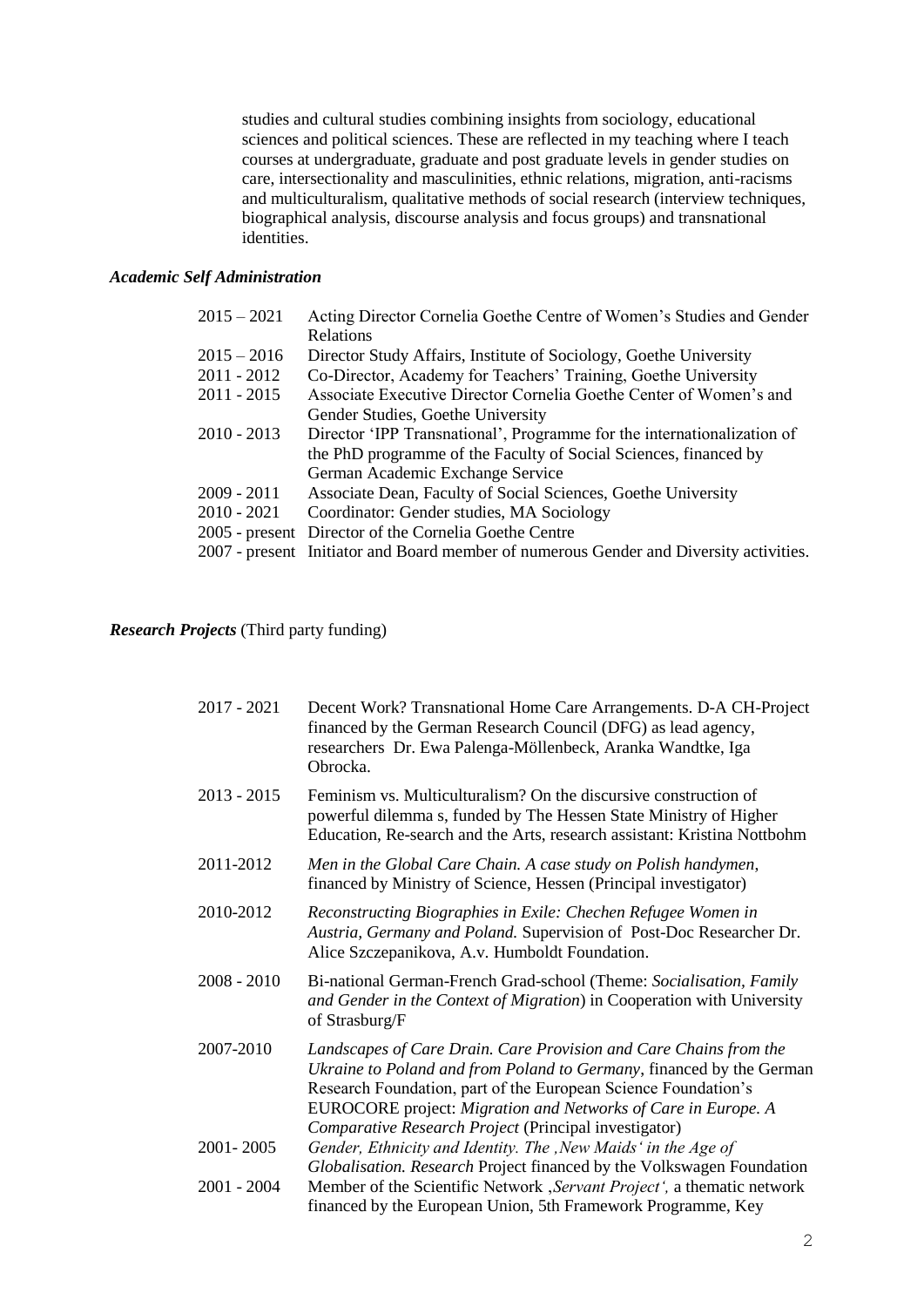|               | Action: Improving the Socio-Economic Knowledge Base'. (German            |
|---------------|--------------------------------------------------------------------------|
|               | Principal investigator)                                                  |
| $2001 - 2002$ | Experience of Space and Place. An Oral-History Project about the living  |
|               | conditions of female domestic workers, township residents in the Eastern |
|               | Cape Province in South Africa; in Co-operation with Prof. Jan Coetzee,   |
|               | Rhodes University, South Africa; supported by the German Scientific      |
|               | Council.                                                                 |
| 1990-1995     | The social heritage of migration: Biographies of Surinamese mothers and  |
|               | daughters, University of Utrecht, The Netherlands                        |
| $1985 - 1990$ | Connecting Worlds. Turkish migrant women as mediating social workers     |
|               | in Germany and the Netherlands, University of Amsterdam, The             |
|               | Netherlands.                                                             |

#### *Member of editorial boards*:

|               | 2011- present Series-Editor: Gender and Society, VS Verlag, Wiesbaden |
|---------------|-----------------------------------------------------------------------|
| $2007 - 2015$ | International Corresponding Editor: Feminist Review                   |
|               | 2004 - present Associate editor: European Journal of Women's Studies  |
|               | 2003 - present Board of advisors: Feministische Studien               |
| since 1997    | Guest editor: Frauen in der Einen Welt, Das Argument, European        |
|               | Journal of Women's Studies, Social Policy and Society                 |
| 1992 -1997    | co-editor COMENIUS, Journal on Education and Culture, The             |
|               | <b>Netherlands</b>                                                    |

#### *Functions in (inter)national organisations and advisory boards*:

| $2018 - 2023$ | President RC05, research Committee on Racism, Nationalism,                 |
|---------------|----------------------------------------------------------------------------|
|               | Indigeneity and Ethnicity, International Sociological Association          |
| $2010 - 2018$ | Board member of RC05, International Sociological Association               |
| 2011-2015     | President Biographical Research, German Sociological Association           |
| $2008 - 2010$ | Co-Organizer of the Centennial Congress of the German Sociological         |
|               | Association, Theme: 'Transnational Socialisation', October 2010,           |
|               | Frankfurt                                                                  |
| 1998 - 2003   | Vice President of the German Section of Biographical Research              |
| 1998 - 2002   | Vice President, RC38, ISA                                                  |
| 2000          | Advisory Board of IFU (Internat. Women's University, Hanover)              |
| 1994 - 1998   | Secretary and Board Member of Research Committee RC 38 (Biography          |
|               | and Society), ISA                                                          |
| 1994 - 1998   | Scientific advisory board, New Ethnicities Unit. Univ. of East London      |
| 1995 - 1998   | Member of panel of advisors for several international research projects in |
|               | Britain (Oxford Brookes University)                                        |

#### *Reviewer/Evaluator*

*Research Foundations*: European Science Foundation; German Research Foundation; German-French Foundation; Swiss National Foundation; Austrian Academy of Sciences; Belgian Science Policy, Netherlands Scientific Research Council; Rijksbanken Foundation, Sweden; British Academy, UK; Canada Council for the Arts; Lars Hierta Memorial Foundation; Fulbright Commision.

*Journals*: European Journal of Women's Studies, Social Science and Medicine, Thamyris, Tijdschrift voor Gender Studies, Migrantenstudies, Gender Studies, Ethnic and Racial Studies, Feminist Studies, feminist review, feministische studien, Journal for Ethnic and Migration Studies, International Sociology and many more.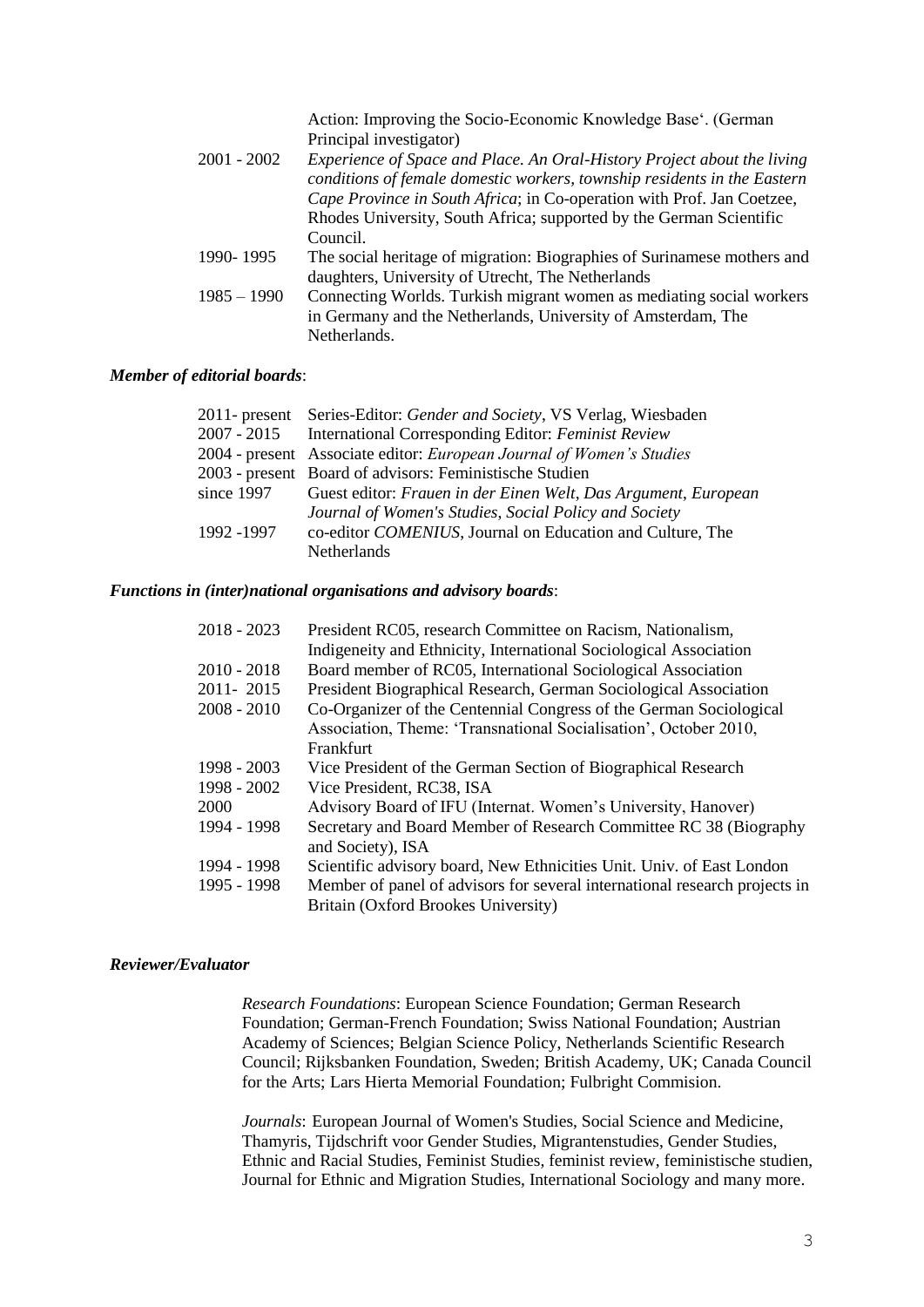### *Awards/Prices*

|      | 2012/13 Fellowship Woodrow Wilson International Center for Scholars, Washington DC      |
|------|-----------------------------------------------------------------------------------------|
| 2012 | Alexander v. Humboldt Award for 'outstanding German scholars' from                      |
|      | Riksbankens Jubileumsfond Foundation, Stockholm, Sweden                                 |
| 2008 | Award for the Translation of the book 'Vom Weltmarkt in den Privathaushalt' by          |
|      | the joint price initiative: Thyssen Foundation, German Federal Foreign Office and       |
|      | German Publishers and Booksellers Association                                           |
|      | 2004/05 Fellowship The Netherlands Institute for Advanced Studies in the Humanities and |
|      | Social Sciences (NIAS), Wassenaar, The Hague/The Netherlands                            |

*Language capacity*: German, English, Dutch, French, Turkish

*PhDs* (finished)

*Dr. Juliane Karakayali* Transnationale care workers in Haushalten Pflegebedürftiger *Dr. Tina Spies* Migration und Männlichkeit. Biographien junger Straffälliger im Diskurs *Dr. Ewa Palenga-Möllenbeck* Gelebter Alltag und historische Imagination: Transnationale Arbeitsmigranten aus Oberschlesien *Dr. Elise Pape* Innerfamiliäre Transmissionsprozesse am Beispiel marokkanischer Einwandererfamilien in Deutschland und Frankreich – Eine Drei-Generationen-Studie (in French) *Dr. Celine Camus* The Glass ceiling at the university: from under-representation to gender contestations *Dr. Katrin Huxel* Positionierungen männlicher Jugendlicher mit Migrationshintergrund im Geflecht von Geschlecht und ethnisch-kulturellen Zugehörigkeiten *Dr. Petra Rostock* Jenseits von >Identität< Zu den Un/Möglichkeiten nicht-identitärer Strategien politischen Handelns *Dr. Linda Supik* Statistik und Rassismus. Die statistische Erfassung von 'Rasse'/Ethnizität und die Messung von Diskriminierung am Beispiel des britischen Zensus. *Dr. Veronika Ott* Ambivalentes Regieren zu Sexarbeit und Menschenhandel: Praktiken und Wissen im Feld der Fachberatungsstellen. *Dr. Catharina Peeck* "Winning Hearts and Minds"? Maßnahmen zum Empowerment muslimischer Frauen und die Aushandlung von Citizenship am Beispiel der britischen ,Prevent' Strategie *Dr. Anna Safuta* Between familialism and formalization: Domestic services provided informally by migrant workers in two diverging policy contexts. *Flamina Bartolini* Reproductive health in the 'illegality'. Undocumented migrants in Germany and Italy. *Marija Grujic* Serbian Nationalism and Internally Displaced Persons from Kosovo – the intersection of religious, national and gender identities *Yevgenia Wirz* Transnationale Care-Netzwerke ukrainischer Arbeitsmigrantinnen. *Eliane Kurz*  Zwischen Theorie und Praxis. Konzeptualisierung von Differenz: Intersektionalität in feministischer politischer Praxis.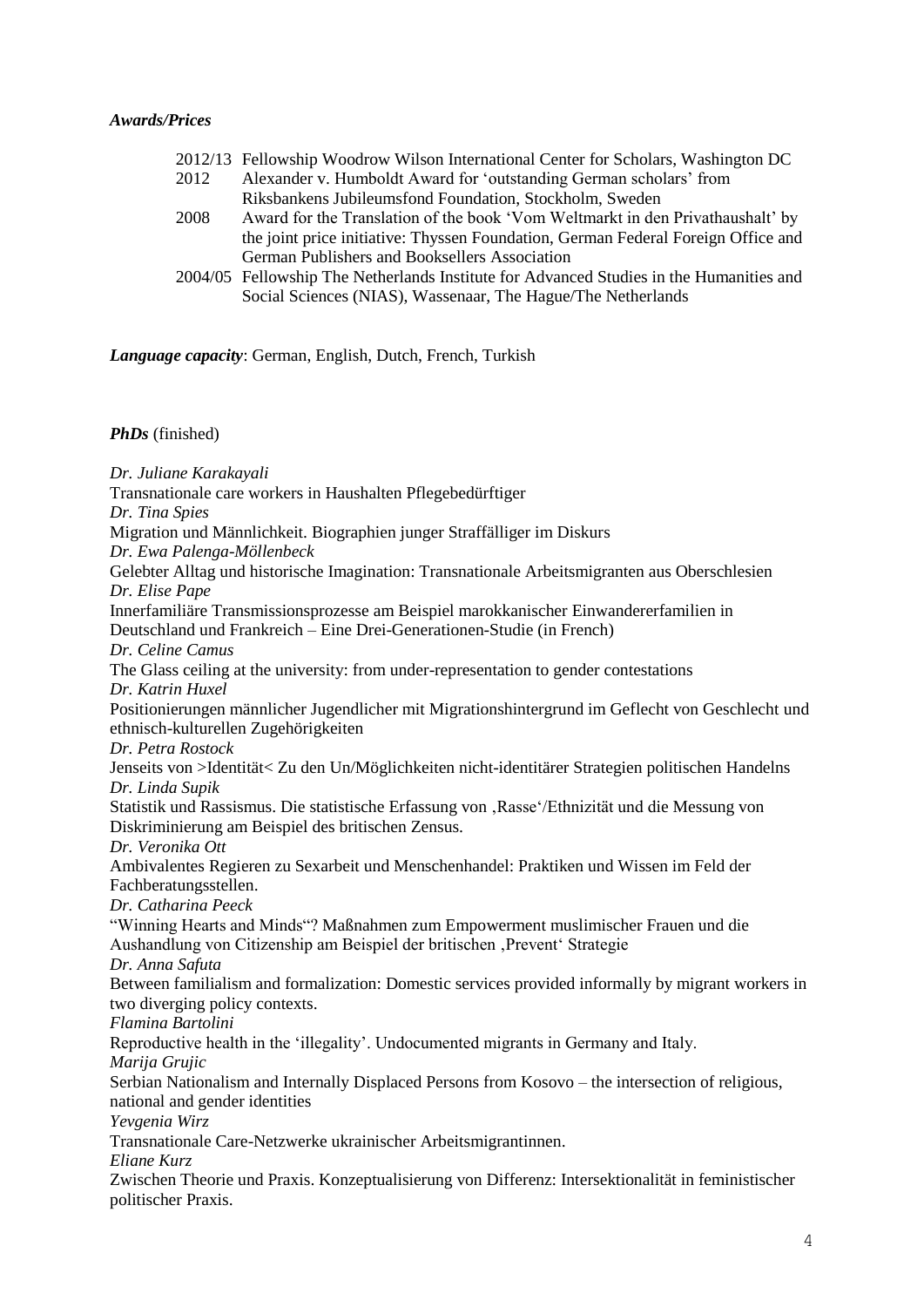*Katrin Springsgut* Zur Bedeutung sozialer Ungleichheitskategorien für Studierende mit Migrationshintergrund *Rafaela Werny* Gepflegte Männlichkeit. Eine biographische Perspektive auf Männlichkeitskonstruktionen hochaltriger Männer im Rahmen institutioneller Pflege *Matthias Schneider* Männer, Flucht und Identität. Über die Identitätskonstruktionen von aus Eritrea geflüchteten Männern entlang ihrer Lebensgeschichten

## *Phds under supervsion*

*Evgenia An:*

Transnational Settlement Practices of Koryo-Saram Labor Migrants in South Korea: The Interplay of Formal and Informal Social Protection *Aranka Wandtke* Bringing the Market Home. Zur Rolle transnational agierender Vermittlungsagenturen in der 24- Stunden-Betreuung *Ina Schaum* Jüdischsein, Deutschsein, Verliebtsein. Eine Untersuchung von Liebesbeziehungen junger jüdischer Erwachsener in Deutschland.

## **Books (Monographs)**

*The Backstage of the Care Economy: Care-Drain, Transnational Parenthood and Emotional Inequaltiy*. London: Pluto Press 2022 (forthcoming)

*Gender and Migration: Transnational and Intersectional Prospects* (with Anna Amelina), London: Routledge 2019

*Die Hinterbühne der Care-Arbeit. Transnationale Perspektiven auf Care-Migration im geteilten Europa, Weinheim 2018*

*Gender, Migration, Transnationalisierung. Eine intersektionelle Einführung*, Bielefeld 2017: Transcript (with Anna Amelina)

*The New Maids. Transnational Women and the Care Economy. London: Zed Books 2011*

*Vom Weltmarkt in den Privathaushalt. Die neuen Dienstmädchen im Zeitalter der Globalisierung. Leverkusen Opladen: Barbara Budrich 2007, 1.Edition, 2. Edition 2008*

*Welten Verbinden - Türkische Sozialarbeiterinnen in den Niederlanden und der Bundesrepublik Deutschland. Frankfurt a.M.: IKO - Verlag, 1991*

# *Edited books*

*Handbook of Intersectionality .*Co-editor with Kathy Davis. London: Routledge 2022 (forthcoming)

*Gute Sorge ohne gute Arbeit? Live-in-care in Deutschland, Österreich und der Schweiz.* Co-editor with Aulenbacher, Brigitte; Schwiter, Karin (Hrsg.) Weinheim Basel: Beltz-Juventa, 2021 [https://www.beltz.de/fachmedien/sozialpaedagogik\\_soziale\\_arbeit/buecher/produkt\\_produktdetails/44](https://www.beltz.de/fachmedien/sozialpaedagogik_soziale_arbeit/buecher/produkt_produktdetails/44322-gute_sorge_ohne_gute_arbeit.html) [322-gute\\_sorge\\_ohne\\_gute\\_arbeit.html](https://www.beltz.de/fachmedien/sozialpaedagogik_soziale_arbeit/buecher/produkt_produktdetails/44322-gute_sorge_ohne_gute_arbeit.html) Open Access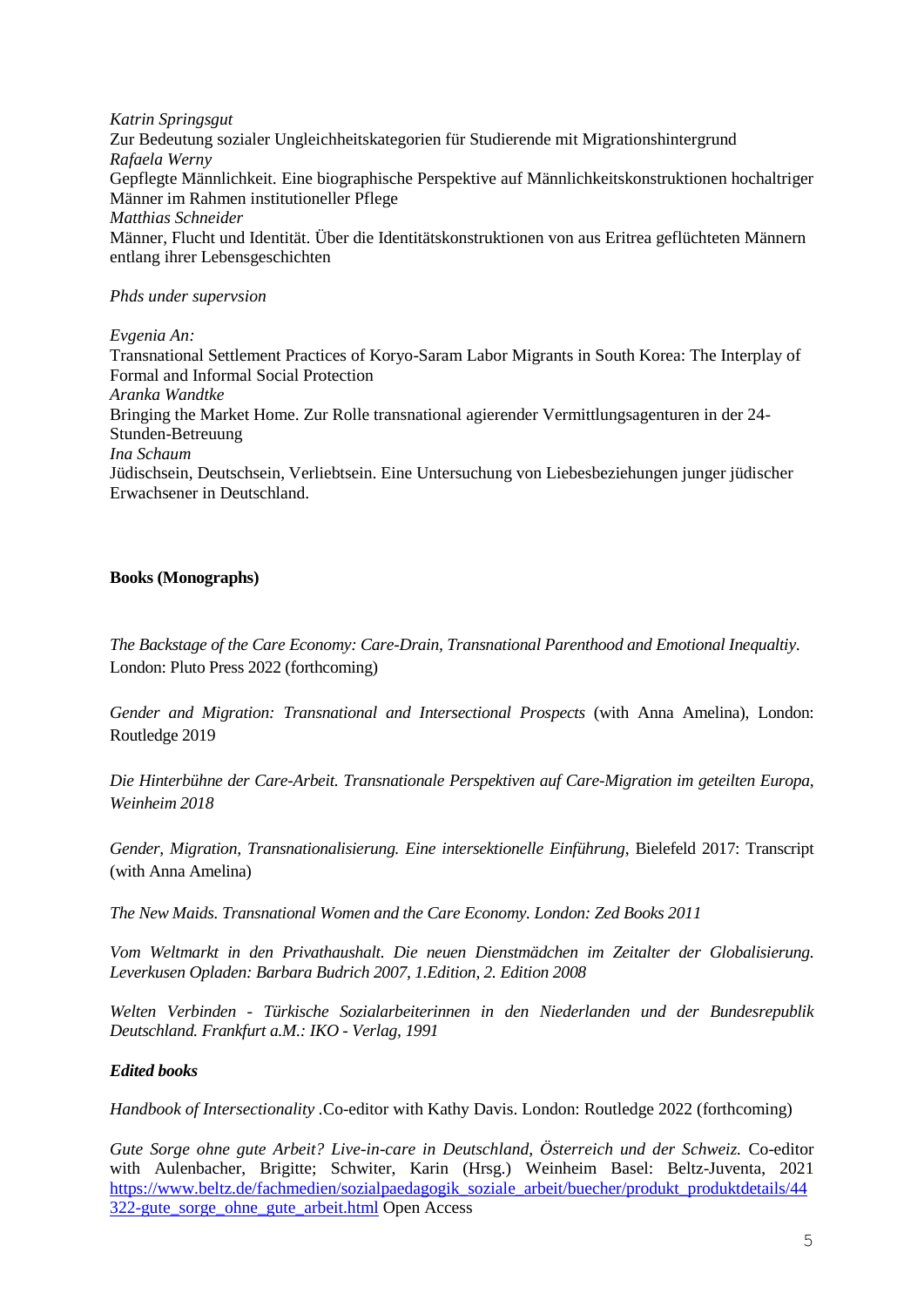*Handbuch für Biographieforschung.* Co-Editor with Martina Schiebel and Elisabeth Tuider. Wiesbaden: Springer 2018

*Einzeln & Gemeinsam. 100 Jahre starke Frauen an der Goethe Universität*, Frankfurt 2014 (Co-Editor with Marianne Schmidbaur; Verena Specht-Ronique & Anja Wolde)

*Klassikerinnen feministischer Theorie*, Bd. 3, Grundlagentexte, Sulzbach/Ts. 2013: Ulrike Helmer (Co-Editor with Marianne Schmidbaur & Ulla Wischermann)

*Framing Intersectionality. Debates on a Multi-Faceted Concept in Gender Studies*. Abingdon: Ashgate 2011 (Co-Editor with Maria Teresa Herrera Vivar & Linda Supik)

*Fokus Intersektionalität. Bewegungen und Verortungen eines vielschichtigen Konzeptes*. Wiesbaden: VS Verlag 2010, second edition 2013 (Co-Editor with Maria Teresa Herrera Vivar & Linda Supik)

*Gender Mobil? Geschlecht und Migration in transnationalen Räumen*. Münster: Westfälisches Dampfboot 2009 (Editor)

*Migration and Domestic Work. A European Perspective on a Global Theme*. Aldershot: Ashgate 2008 (Editor)

*Kolonialismus und Erinnerungskultur. Die Kolonialvergangenheit im kollektiven Gedächtnis der deutschen und niederländischen Einwanderungsgesellschaft*. Münster, New York, München, Berlin: Waxmann 2005 (Co-Editor with Kathrin Gawarecki)

*Biographieforschung im Diskurs*. Wiesbaden: VS Verlag 2005 (Co-editor with Bettina Völter; Bettina Dausien & Gabriele Rosenthal); 2. edition 2009.

*Crossing Borders and Shifting Boundaries. Gender, Identities and Networks*. Opladen: Leske und Budrich, 2002 (Co-Editor with Ilse Lenz, Mirjana Morokvasic, Claudia Schoening-Kalender & Helen Schwenken)

*Unterschiedlich Verschieden. Differenz in der Erziehungswissenschaft*. Opladen: Leske und Budrich, 2001 (Co-Editor with Norbert Wenning)

*The New Migration in Europe. Social Constructions and Social Realities.* Basingstoke & London: MacMillan, 1998 (Co-Editor with Khalid Koser)

*Crossfires. Nationalism, Racism and Gender in Europe*. London: Pluto Press, 1995 (Co-editor with Ann Phoenix & Nira Yuval Davis)

#### *Edition of special issues of journals*

Special Issue: Feminisms of the Global South: Critical thinking and collective struggles. Special issue *European Journal of Women's Studies,* vol. 27, 4, 2020, (Co-Editor with Uta Ruppert and Tanja Scheiterbauer)

Special Issue: The Global Sociology of Care and Care Work. *Current Sociology* Monograph 2018, (Co-Editor with Brigitte Aulenbacher and Birgit Riegraf)

Special Issue: Gender and Transnationalism. Special issue *European Journal of Women's Studies* 4, 2012 (Co-Editor with Umut Erel)

Themed Section on Domestic and Care Work at the Intersection of Welfare, Gender and Migration Regimes: Some European Experiences. *Social Policy and Society*, Volume 9, Issue 03, July 2010, pp 379-460 (Co-Editor with Majella Kilkey & Ewa Palenga-Möllenbeck)

Special issue: Domestic Work. *European Journal of Women's Studies* 3, 2007 (Editor)

Special issue: Women in Transit: Between Tradition and Transformation. *European Journal of Women's Studies,* (7) 2, 2000 (Co-Editor with Kathy Davis)

Special issue: Grenzen. Migration, Ethnizität und Rassismus. *Das Argument*, 1/2, 1998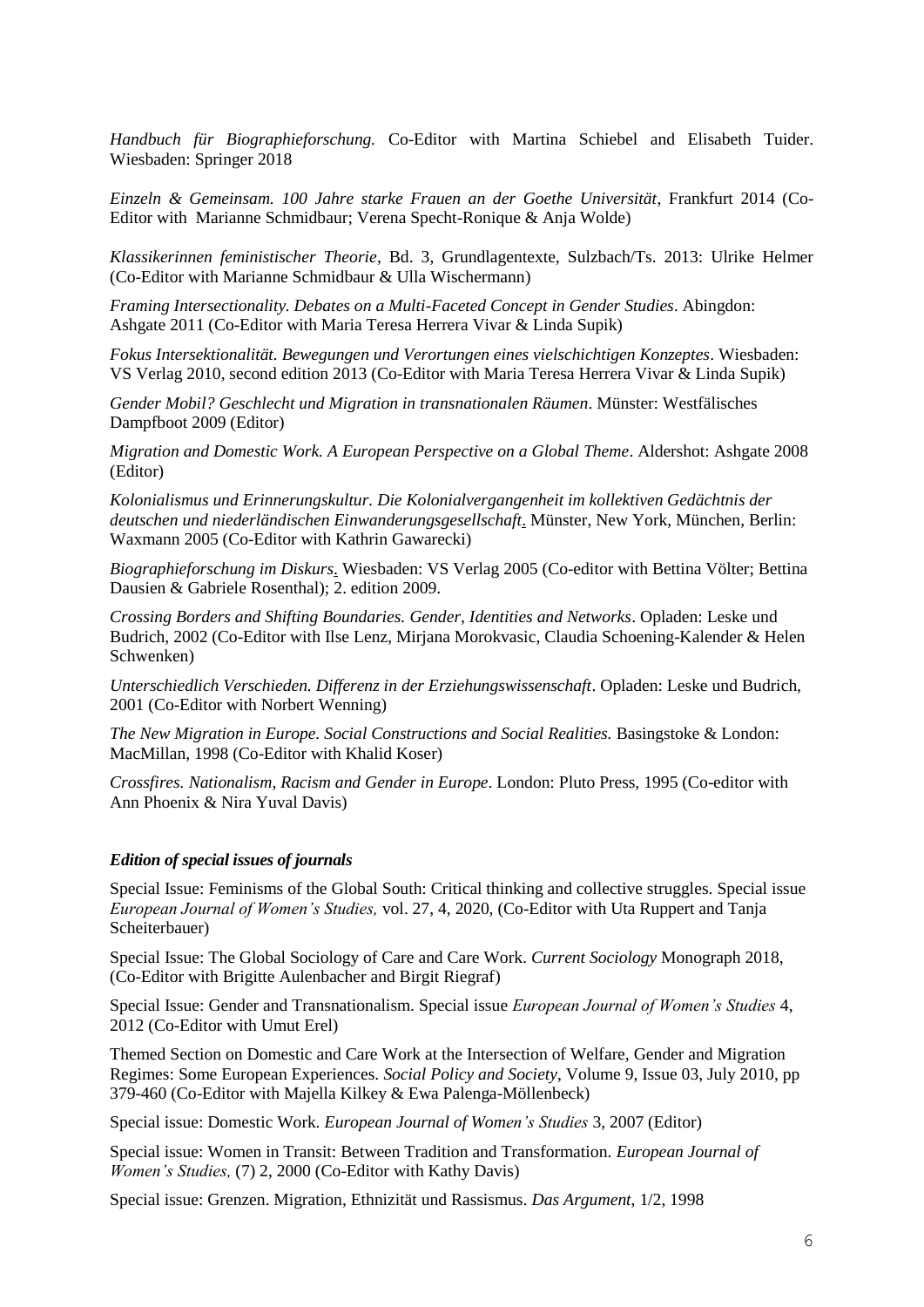Special issue: Frauen und Staatsbürgerschaft. *Frauen in der Einen Welt*, 1, 1997 Special issue: Intercultureel onderwijs en culturele identiteit. *COMENIUS(*16), 3, 1996 Special issue: Identiteit en biografie. *COMENIUS* (15) 3, 1995 Special issue: Lichaam en opvoeding. *COMENIUS* (13), 3, 1993

## *Chapters in Books and Journals*

Lutz, Helma /Amelina, Anna (2021) Intersectionality and Transnationality as Key Tools for Gender-Sensitive Migration Research. In: Mora, Claudia & Piper, Nicola (eds): The Palgrave Handbook of Gender and Migration, Cham Switzerland: Palgrave Macmillan and Springer Nature, pp.55-72

Lutz, Helma /Amelina, Anna (2021) Gender in Migration Studies: From Feminist Legacies to Intersectional, Post- and Decolonial Prospects. In: Zeitschrift für Migrationsforschung, 1,1,2021, S. 55-73<https://doi.org/10.48439/zmf.v1i1.97>

Lutz, Helma/ Benazha, Aranka (2020) Transnationale soziale Ungleichheiten, Migrantische Care- und Haushaltsarbeit. In*: Handbuch Intersektionalitätsforschung,* Springer, 2020, springer.com/referenceworkentry/10.1007%2F978-3-658-26613-436-1

Leiblfinger, Michael/Veronika Prieler, Karin Schwiter, Jennifer Steiner & Aranka Benazha, Helma Lutz (2020) Impact of COVID-19 Policy Responses on Live-In Care Workers in Austria, Germany, and Switzerland. In: *Journal of Long-Term Care*, pp. 144-150,

Lutz, Helma (2020) Rassismuskritische Perspektiven auf Gender und Migration. Eine intersektionelle Analyse. In Kulaçatan, Meltem und Harry Behr (Hrg.) *Migration, Religion, Gender und Bildung. Beiträge zu einem erweiterten Verständnis von Intersektionalität*. Bielefeld: transcript, S. 211-229.

Lutz, Helma / Schmidbauer, Marianne (2020) Geschlechterverhältnisse im 21. Jahrhundert. In: *Informationen zur politischen Bildung:* Heft 342 Geschlechterdemokratie, S. 4-19. [https://www.bpb.de/shop/zeitschriften/informationen-zur-politischen](https://www.bpb.de/shop/zeitschriften/informationen-zur-politischen-bildung/307470/geschlechterdemokratie)[bildung/307470/geschlechterdemokratie](https://www.bpb.de/shop/zeitschriften/informationen-zur-politischen-bildung/307470/geschlechterdemokratie)

Benazha, Aranka/Lutz, Helma (2019): Intersektionale Perspektiven auf die Pflege: Geschlechterverhältnisse und Migrationsprozesse. In: Rudolph, Clarissa/Schmidt, Katja (Hrsg.): *Interessenvertretung und Care. Voraussetzungen, Akteure und Handlungsebenen*. Münster: Verlag Westfälisches Dampfboot, S. 146-160.

Benazha, Aranka/Lutz, Helma (2019): Wer sorgt, wenn alle arbeiten? Migrantische 24-Stunden-Betreuung in deutschen Privathaushalten. *Fachzeitschrift für Palliative Geriatrie*. 5. Jg. Heft 1, S. 26- 28.

Lutz, Helma (2018) Beware of Social Engineering. A Response to 'Refugia' by Nicholas Van Hear. Migration and Society 0/2018, pp. 190-192.

Lutz, Helma Masculinity and Fatherhood: Stay-Behind Partners of Migrant Women. In: *Global Dialogue.* Vol. 8, Issue 2 (2018), pp. 31-32

Lutz, Helma (2018) Masculinity, Care and Stay-Behind Fathers: A Post-Socialist Perspective. In: *Critical Sociology*, Issue 44:7/8, pp. 1061–1076

Lutz, Helma (2018) Care Migration: The Connectivity between Care Chains, Care Circulation and Transnational Social Inequality. In: *Current Sociology Monograph,* Vol. 66, Issue 4 (2018), pp. 577- 589.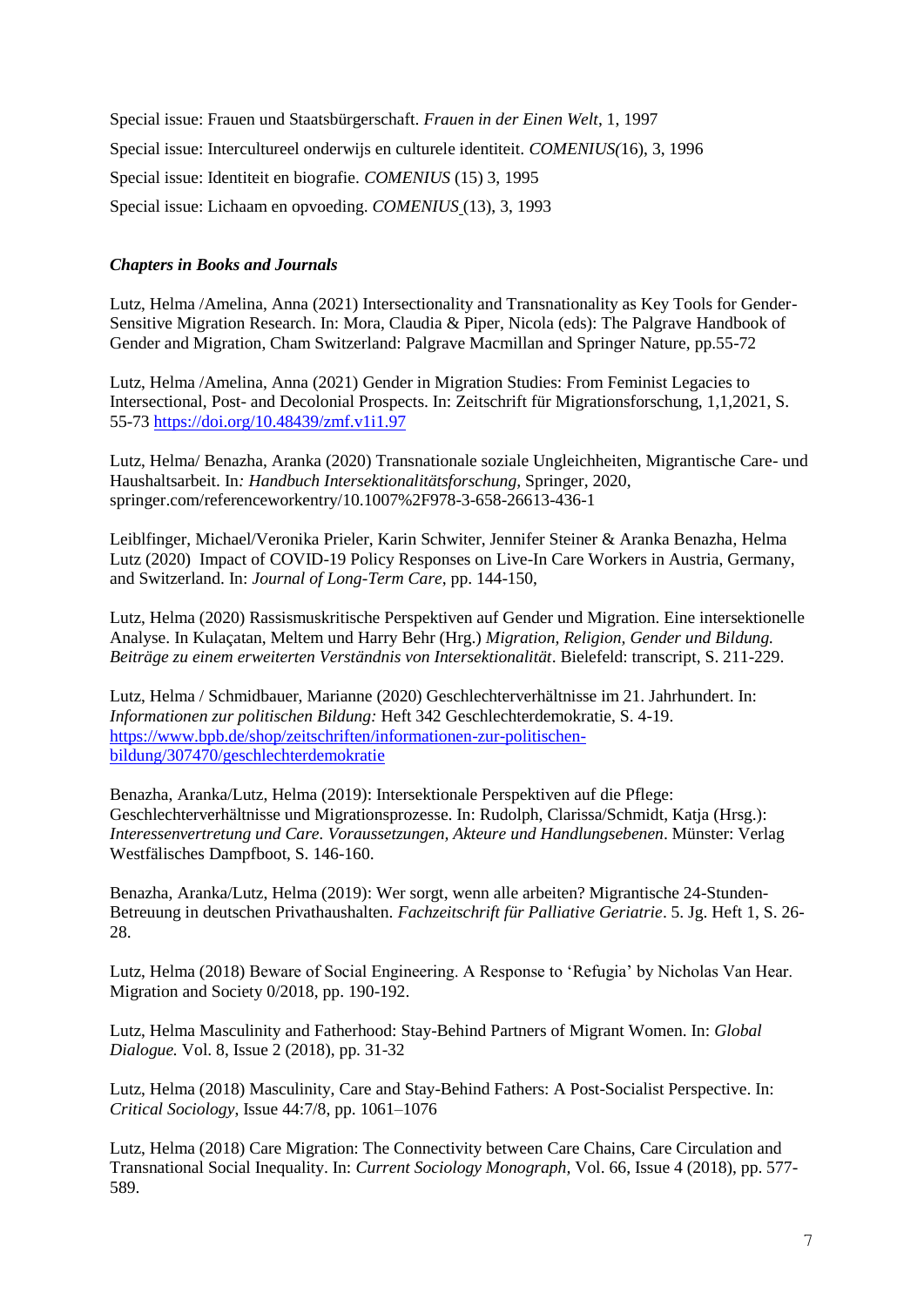Lutz, Helma/ Katrin Huxel (2018) Migration und Geschlecht. In: Gogolin,Ingrid/ Georgi, Viola B./ Krüger-Pongratz, Marianne/ Lengyel, Drorit/ Sandfuchs, Uwe (Hrsg.): *Handbuch Interkulturelle Pädagogik,* Bad Heilbrunn 2018, S. 76-81.

Lutz, Helma (2018) Migration und Geschlecht: die soziale Konstruktion von Differenzverhältnissen. In: Kortendiek, Beate/ Riegraf, Birgit/ Sabisch, Katja (Hrsg.): *Handbuch Interdisziplinäre Geschlechterforschung*. Online-Ausgabe: https://doi.org/10.1007/978-3-658-12500-4\_52-1

Lutz, Helma (2018) Intersektionelle Biographieforschung. In: Lutz, Helma/ Schiebel, Martina/ Tuider Elisabeth (Hrsg.): *Handbuch Biographieforschung*, Wiesbaden 2018: Springer VS, S. 139-150.

Lutz, Helma/ Elisabeth Tuider (2018) Postkolonialität und Biographieforschung. In: Lutz, Helma/ Schiebel, Martina/ Tuider Elisabeth (Hrsg.): Handbuch Biographieforschung, Wiesbaden 2018: Springer VS, S. 101-114.

Lutz, Helma (2017) Euro Orphans - the Stigmatization of Migrant Motherhood. In: Ergas, Yasmine/ Jenson, Jane/ Michel, Sonya (Eds.): *Reassembling Motherhood. Procreation and Care in a Globalized World.* New York 2017: Columbia University Press, pp. 247-268

Lutz, Helma (2017) Care as a fictitious commodity: Reflections on the intersections of migration, gender and care regimes. In: *Migration Studies*, Issue 3, November, pp. 356–368.

Lutz, Helma (2017) An Interview with Joan W Scott. In: *European Journal of Women' s Studies*, 24(3) 2017, pp. 281-285

Lutz, Helma (2016) Intersectionality's amazing journey: toleration, adaptation and appropriation. In: *Rassegna Italiana di Sociologia* (3) 2016, pp. 421-437.

Lutz, Helma (2016) Fallstudie: Global Care Chains. In: Karin Fischer/ Gerhard Hauck / Manuela Boatcă (Hrsg.): *Handbuch Entwicklungsforschung*, Wiesbaden: Springer VS 2016, S. 261-266

Palenga-Möllenbeck, Ewa /Lutz, Helma (2016) Fatherhood and Masculinities in post socialist Europe: The Challenges of Transnational Migration. In: Kilkey, Majella/Palenga-Möllenbeck, Ewa (Eds*.): Family Life in an Age of Migration and Mobility: Global Perspectives Through the Life Course*: Palgrave Macmillan 2016, pp. 213- 236.

Lutz, Helma (2016) 'Good Motherhood' – A Dilemma for Migrant Women from Eastern Europe In: Amelina, Anna / Horvath, Kenneth/ Bruno Meeus (Eds.) *An Anthology of Migration and Social Transformation. European Perspectives*. Heidelberg, New York, Dordrecht, London 2016: Springer, pp. 245-258.

Lutz, Helma/Ewa Palenga Möllenbeck (2016) Global Care Chains. In: Triandafyllidou, Anna (Ed.): *Routledge Handbook of Immigration and Refugee Studies*. Abingdon & New York, Taylor and Francis, pp. 139-144.

Lutz, Helma (2015) Intersectionality as Method. In: *DiGeSt. Journal of Diversity and Gender Studies*, Vol. 2, Issue 1-2 (2015), pp. 39-44

Lutz, Helma (2015) Myra's Predicament: Motherhood Dilemmas for Migrant CareWorkers. In: *Social Politics,* 22/3 (2015), pp. 341-359

Leiprecht, Rudolf/ Lutz, Helma (2015) Without Guarentees. Stuart Halls Analyse und Interventionen im Kontext von Rassismus, Kultur und Ethnizität. In: Reuter, Julia & Paul Mecheril (Hrsg.): *Schlüsselwerke der Migrationsforschung. Pionierstudien und Referenztheorien*, Wiesbaden 2015, Springer, 289-306.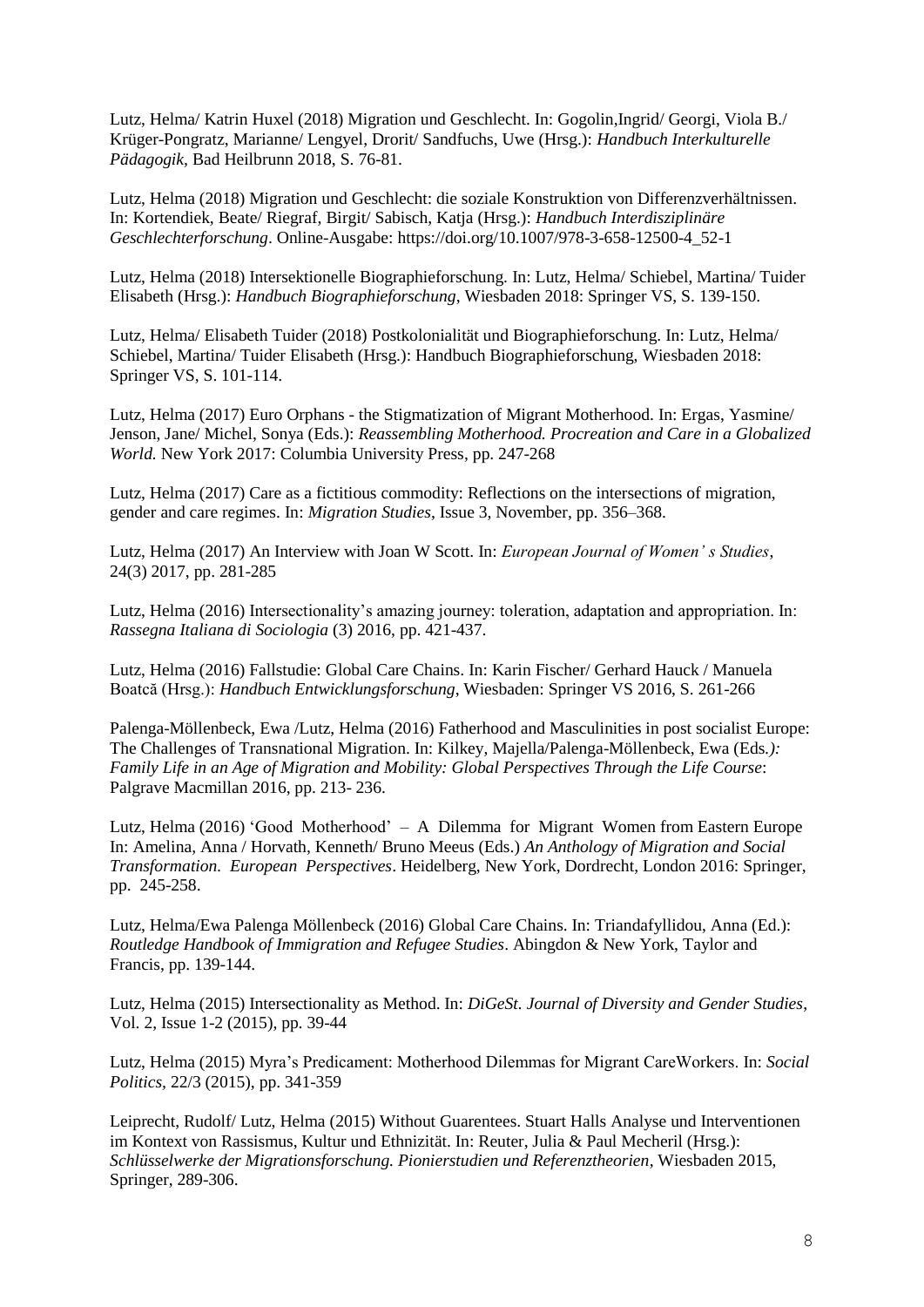Lutz, Helma/ Ewa Palenga-Möllenbeck (2015) Care-Arbeit, Gender und Migration: Überlegungen zu einer Theorie transnationaler Migration im Haushaltssektor in Europa. In: Meier-Gräwe, Uta (Hrsg.): *Die Arbeit des Alltags. Gesellschaftliche Organisation und Umverteilung*. Wiesbaden 2015, Springer, 181-200. (Reprint)

Lutz, Helma/ Ewa Palenga-Möllenbeck (2015) Les Migrantes du Care dans l'Europe divisee. Liens et contradiction dans une espace transnational. In: *Revue des Science Sociales*, N° 52 (2014), 28-4.

Lutz, Helma (2014) Intersectionality: Assembling and disassembling the roads In: Steven Vertovec (Ed.) *Routledge Handbook of Diversity Studies*, Abingdon, pp. 363-370.

Lutz, Helma & Ewa Palenga-Möllenbeck (2014) Care-Migrantinnen im geteilten Europa – Verbindungen und Widersprüche in einem transnationalen Raum. In: Aulenbacher, Brigitte; Riegraf, Birgit ;Theobald, Hildegard (eds) *Sorge: Arbeit, Verhältnisse, Regime (Care Work, Relations, Regimes)*, Special Issue 20, *Soziale Welt*, pp.217-231

Lutz, Helma (2013) Intersectional invisibility" – Über das Auftauchen und Verschwinden von Kategorien sozialer Ungleichheit in der deutschen Intersektionalitätsdebatte. In: *Erwägen Wissen Ethik,* Jg. 24, H. 3, pp. 421-423

Lutz, Helma (2013) Η βιογραφική έρευνα υπό το φως των μετααποικιακών θεωριών (Biographical research in the light of postcolonial theory) In: Tsiolis, Giorgos/Siouti,Irini (eds.) Βιογραφικές (ανα)κατασκευές στην ύστερη νεωτερικότητα Θεωρητικά και μεθοδολογικά ζητήματα της βιογραφικής έρευνας στις κοινωνικές επιστήμες [Biographical re-constructions in late modernity. Theoretical and methodological questions of biographical research in social sciences] Athen: Nissos Verlag, pp. 295-320

Lutz, Helma (2013) Aufbruch oder Business as usual? Vielfalt und Diversitätspolitik an deutschen Universitäten. In: Bender, Saskia-Fee et. al. (eds): *Diversity ent-decken. Reichweiten und Grenzen von Diversity Policies an Hochschulen*, Weinheim und Basel: Beltz Juventa, pp. 13-31.

Lutz, Helma (2013) Patricia Hill Collins. In: Schmidbaur, Marianne et.al.(eds) *Klassikerinnen feministischer Theorie*, Vol. 3, Grundlagentexte, Sulzbach/Ts: Ulrike Helmer, pp.66-72.

Lutz, Helma (2013) Domestic workers and migration. In: Immanuel Ness (ed.) *The Encyclopaedia of Global Human Migration,* Blackwell Publishing Ltd., Published Online: Volume III, pp. 1256-1260.

Lutz, Helma & Ewa Palenga-Möllenbeck (2012) Care Workers, Care Drain, and Care Chains: Reflections on Care, Migration, and Citizenship. In: *Social Politics*, 19 (1), pp. 15-37.

Lutz, Helma (2011) Lost in Translation? The role of language in migrants' biographies: What can micro-sociologists learn from Eva Hoffman? in: *European Journal of Women's Studies*, Vol. 18, Issue 4, pp. 347-360.

Lutz, Helma & Ewa Palenga-Möllenbeck (2011) Care, Gender and Migration: Towards a Theory of Transnational Domestic Work Migration in Europe. In: *Journal of Contemporary European Studies,* Vol. 19, Issue 3,pp. 349-364.

Lutz, Helma (2011) Circular Migrant Domestic Care Workers in Germany and Austria. In: Sonya Michel (ed.): Women, Migration, and the Work of Care: The United States in Comparative Perspective. *Woodrow Wilson International Center for Scholars*, pp. 11-14.

Lutz, Helma & Ewa Palenga-Möllenbeck (2011) Das Care-Chain-Konzept auf dem Prüfstand. Eine Fallstudie der transnationalen Care-Arrangements polnischer und ukrainischer Migrantinnen. In: *GENDER. Zeitschrift für Geschlecht, Kultur und Gesellschaft* 1/ 2011, pp. 9-27.

Lutz, Helma (2011) From Cosmopolitanism to Public Sociology. In: *Global Dialogue*, 3, 2011, p. 112.

Lutz, Helma (2010) Gender in the Migratory Process. In: *Journal of Ethnic and Migration Studies*, Vol. 36, No. 10, December 2010, pp. 1647-1663.

Lutz, Helma/ Ewa Palenga-Möllenbeck (2010) Care-Arbeit, Gender und Migration: Überlegungen zu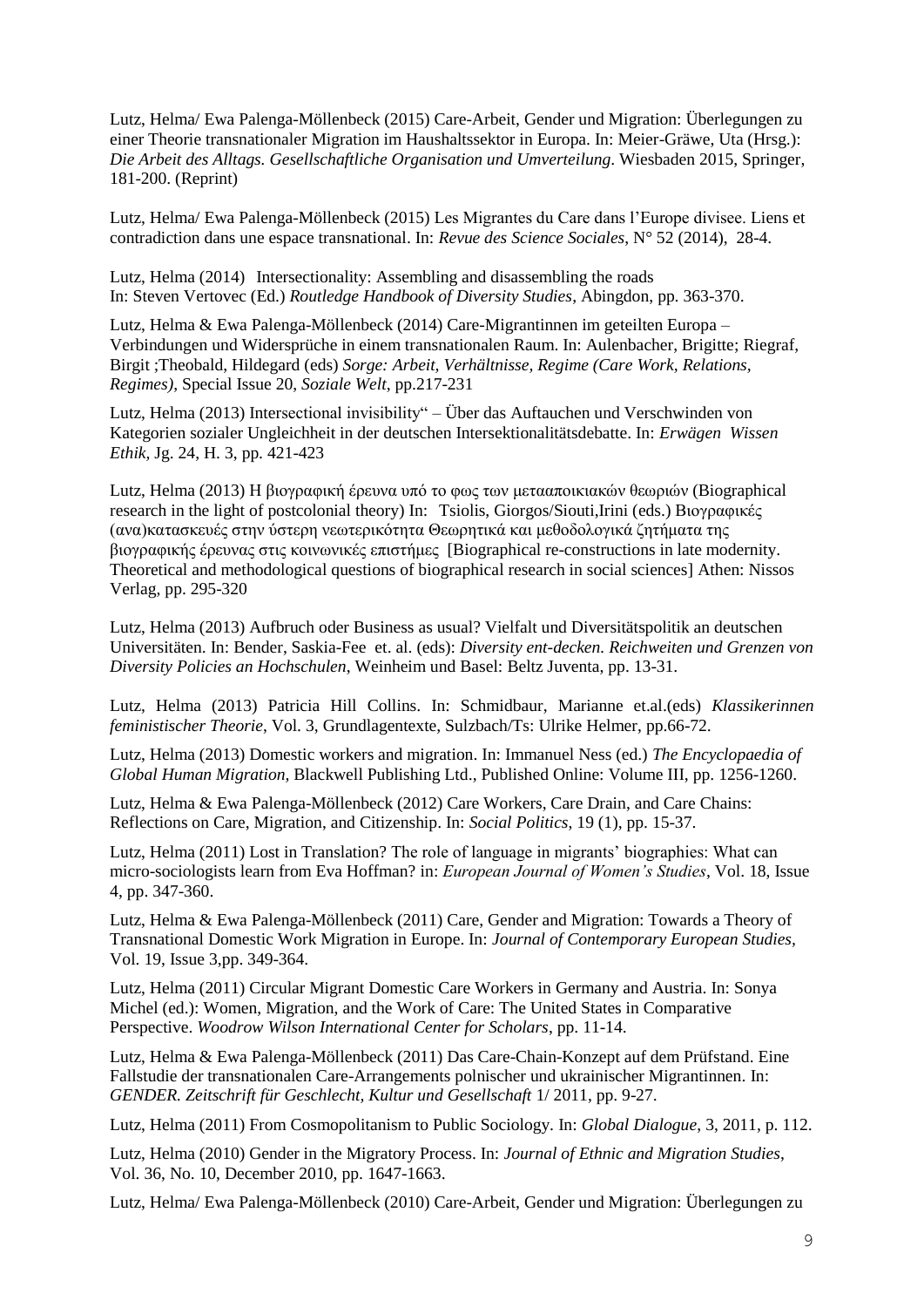einer Theorie der transnationalen Migration im Haushaltsarbeitssektor in Europa. In: Ursula Apitzsch/ Marianne Schmidbaur, (2010) (eds.): *Care und Migration. Die Ent-Sorgung menschlicher Reproduktion entlang von Geschlechter- und Armutsgrenzen*. Opladen: Budrich Verlag, pp. 143-162.

Lutz, Helma (2010) Introduction: Domestic and Care Work at the Intersection of Welfare, Gender and Migration Regimes: Some European Experiences. In: *Social Policy and Society*, Volume 9, Issue 03, July 2010, pp 379-384 ().

Kilkey, Majella/ Lutz, Helma/ Ewa Palenga-Möllenbeck (2010) Care Work Migration in Germany: Semi-Compliance and Complicity. In: *[Social Policy and Society](http://journals.cambridge.org/action/displayJournal?jid=SPS)*, [Volume 9,](http://journals.cambridge.org/action/displayJournal?jid=SPS&volumeId=9&bVolume=y#loc9) [Issue 03,](http://journals.cambridge.org/action/displayIssue?jid=SPS&volumeId=9&seriesId=0&issueId=03) July 2010, pp 419-430 (with Ewa Palenga-Möllenbeck).

Lutz, Helma (2010) Unsichtbar und unproduktiv? Haushaltsarbeit und Care Work - die Rückseite der Arbeitsgesellschaft. In: *Österreichische Zeitschrift für Soziologie (ÖZS*), Jg. 35, H. 2, pp. 23-37

Lutz, Helma (2010) Los límites de la europeidad. Las mujeres immigrantes en la fortaleza Europa. In: Patricia Bastida Rodriguez, Carla Rodriguez González (eds.): *Nacion, diversidad y género.* Barcelona pp. 133-155.

Lutz, Helma & Kathy Davis (2009) Geschlechterforschung und Biographieforschung: Intersektionalität als biographische Ressource am Beispiel einer außergewöhnlichen Frau (with Kathy Davis). In: Bettina Völter u.a. (eds.): *Biographieforschung im Diskurs*, Wiesbaden: VS Verlag, 2.pp. 228-247 (reprint fr. 2005).

Lutz, Helma (2009) Biographieforschung im Lichte postkolonialer Theorien. In: Julia Reuter, Paula-Irene Villa (eds.): *Postkoloniale Soziologi*e. Bielefeld: transcript, pp. 115-136

Lutz, Helma (2009) La femme perdue – Gender im Migrationsprozess: Die (Un)sichtbarkeit von Frauen auf dem transnationalen Arbeitsmarkt. In: Natalie Bayer et al. (Hrg.): *crossing munich*. München: Silke Schreiber, pp. 156-160

Lutz, Helma (2009) Gender Mobil? Geschlecht und Migration in transnationalen Räumen. In: Helma Lutz (ed.): *Gender Mobil? Geschlecht und Migration in transnationalen Räumen*. Münster: Westfälisches Dampfboot, pp. 8-26.

Lutz, Helma (2009) Who cares? Migrantinnen in der Pflege in deutschen Privathaushalten. In: Christa Larsen, Angela Joost & Sabine Heid (eds.): *Illegale Beschäftigung in Europa. Die Situation in Privathaushalten älterer Personen,* München:Mering, pp. 41-50.

Leiprecht, Rudolf & *Helma Lutz* (2009) Rassismus – Sexismus – Intersektionalität. In: Claus Melter & Paul Mecheril (eds.): *Rassismuskritik, Bd. 1: Rassismustheorie und -forschung*, Schwalbach/Ts.: Wochenschau Verlag, pp. 179-198.

Lutz, Helma (2008) Les dilemmes de la citoyenneté européenne. Vers une citoyenneté cosmopolite. In: *Annuaire EPHE, Sciences religieuses,*115, pp. 133-136.

Lutz, Helma (2008) Introduction: Migration and Domestic Work in Europe. In: Helma Lutz (ed.): *Migration and Domestic Work. A European Perspective on a Global Theme*. Aldershot: Ashgate, pp. 1-12.

Lutz, Helma (2008) When Home Becomes a Workplace: Domestic Work as an Ordinary Job in Germany?. In: Helma Lutz (ed.): *Migration and Domestic Work. A European Perspective on a Global Theme*. Aldershot: Ashgate, pp. 43-60.

Lutz, Helma (2007) , Die 24-Stunden Polin.' Eine intersektionelle Analyse transnationaler Dienstleistungen. In:, Cornelia Klinger, Gudrun-Axeli Knapp & Birgit Sauer (eds.): *Achsen der Ungleichheit. Zum Verhältnis von Klasse, Geschlecht und Ethnizität. Frankfurt*/ New York: Campus, pp. 210-234.

Lutz, Helma (2007) Sprich (nicht) drüber – Fürsorgearbeit von Migrantinnen im deutschen Privathaushalt. In: *WSI Mitteilungen, Monatszeitschrift des Wirtschafts- und Sozialwissenschaftlichen Instituts in der Hans-Böckler-Stiftung,* 60.Jrg., 10, pp. 554-560.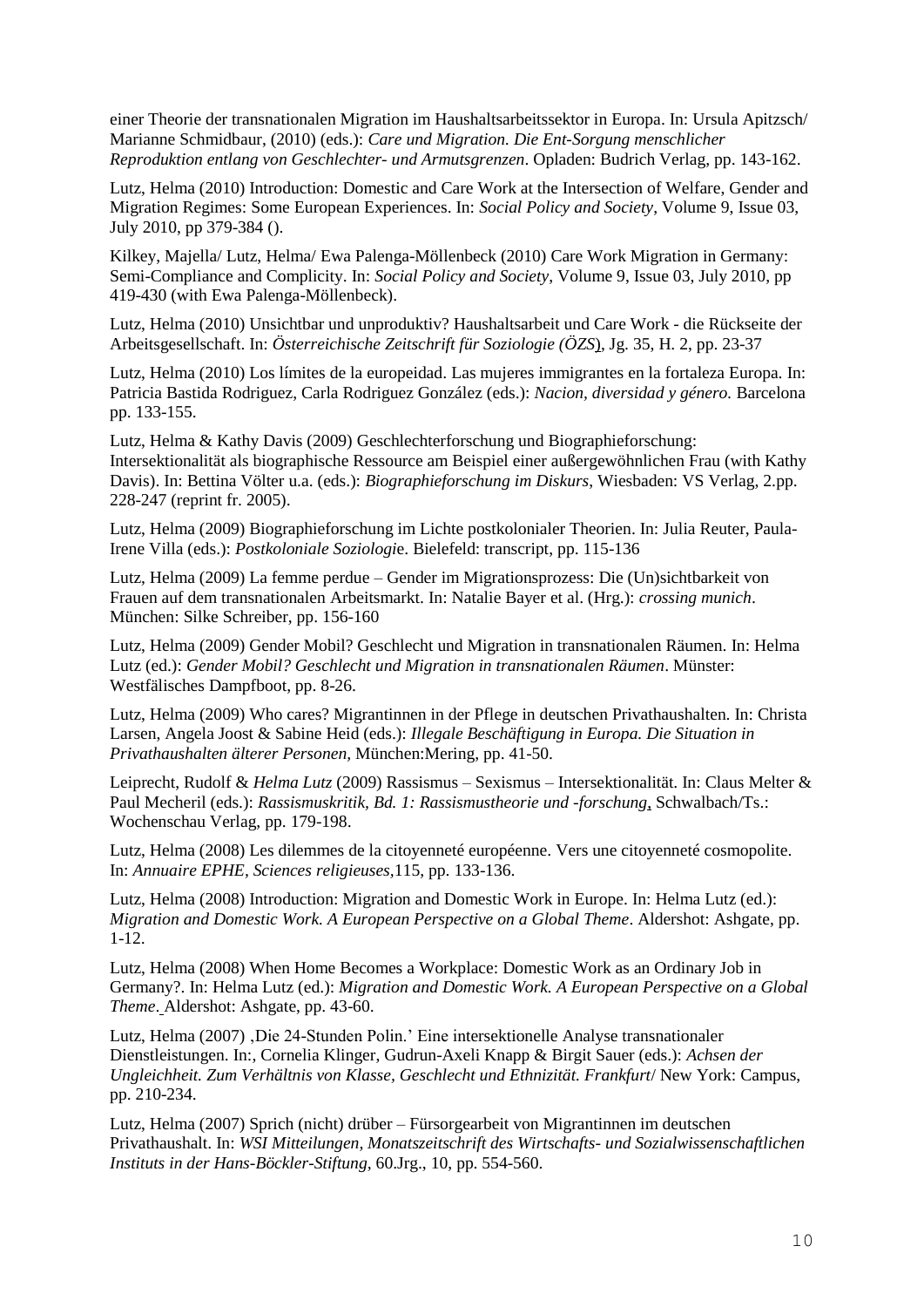Lutz, Helma (2007) The 'Intimate Others' - Migrant Domestic Workers in Europe. In: Berggren, Erik; Likic-Brboric, Branka; Toksöz, Gülay & Nicos Trimikliniotis (eds): *Irregular Migration, Informal Labour and Community: A Challenge for Europe.* Maastricht: Shaker Publishing, pp.226-241.

Lutz, Helma (2007) Domestic Work – Editorial for the special issue, in: *European Journal of Women's Studies* (14), 3, 2007, pp. 187-192.

Lutz, Helma (2007) Intime Fremde – Migrantinnen als Haushaltsarbeiterinnen in Westeuropa. In: *L'Homme. Europäische Zeitschrift für feministische Geschichtswissenschaft,*(18), 1, pp.61-78.

Lutz, Helma (2006) Transnationale Dienstleistungen im Haushalt. Migrantinnen als Dienstmädchen in der globalisierten Welt. In: *Forum Wissenschaft*, 23. Jrg.,Nr.3, September, pp. 20-23.

Lutz, Helma (2006) Globalisierte Biographien: Das Beispiel einer Hauhaltsarbeiterin, In: Wolf-Dietrich Bukow; Markus Ottersbach; Elisabeth Tuider; Erol Yilidz (ed..): *Biographische Konstruktionen im multikulturellen Bildungsprozess*. Wiesbaden: VS Verlag, pp. 99-113 (with Susanne Schwalgin).

Lutz, Helma/Kathrin Gawarecki (2005) Kolonialismus und Erinnerungskultur. In: Helma Lutz & Kathrin Gawarecki (eds.): *Kolonialismus und Erinnerungskultur. Die Kolonialvergangenheit im kollektiven Gedächtnis der deutschen und niederländischen Einwanderungsgesellschaft.* Münster, New York, München, Berlin: Waxmann 2005, pp.9-21.

Leiprecht, Rudolf / Helma Lutz (2005) Intersektionalität im Klassenzimmer: Ethnizität, Klasse, Geschlecht. In: Rudolf Leiprecht & Anne Kerber (eds.) *Schule in der Einwanderungsgesellschaft*. Schwalbach/Ts. 2005, pp. 218-234 .

Lutz, Helma (2005) Der Privathaushalt als Weltmarkt für weibliche Arbeitskräfte. In: *Peripherie,* 25. Jrg., Nr. 97/98, Münster, pp. 65-87.

Lutz, Helma/ Susanne Schwalgin (2004) Irregular Migration and the Globalization of Domestic Work. In: Antoinette Fauve- Chamoux (eds.) *Domestic Service and the Formation of European Identity*. Bern, Berlin, Brüssel: Peter Lang Verlag, pp. 297-315.

Lutz, Helma (2004) Transnationale Biographien in globalisierten Gesellschaften. In: Markus Ottersbach & Erol Yildiz (eds.) *Migration in der metropolitanen Gesellschaft. Zwischen Ethnisierung und globaler Neuorientierung*. Hamburg & Münster: LIT Verlag,,pp. 207-217.

Lutz, Helma (2004) Migrations- und Geschlechterforschung: Zur Genese einer komplizierten Beziehung. In: Ruth Becker & Beate Kortendiek (Hrg.) *Handbuch Frauen- und Geschlechterforschung. Theorie, Methoden, Empirie*. Wiesbaden: VS-Verlag, pp. 476-484.

Lutz, Helma (2004) Life in the Twilight Zone: Migration, Transnationality and Gender in the Private Household. In: *Journal of Contemporary European Studies,* Vol.12, 1, pp. 47-56.

Lutz, Helma/ Nevâl Gültekin/Lena Inowlocki Quest and Query. Interpreting a biographical interview with a Turkish Woman laborer. In: *Forum Qualitative Social Research (fqs),* online journal see: www.qualitative-research.net/fqs-texte/ Vol. 4, nr.3, 2003, 17 pp.

Lutz, Helma (2003) Leben in der Twilightzone. Migration, Transnationalität und Geschlecht im Privathaushalt. In: Jutta Allmendinger (ed.) *Entstaatlichung und Soziale Sicherheit*. Verhandlungen des 31. Kongresses der Deutschen Gesellschaft für Soziologie, Teil 1, Opladen: Leske und Budrich, pp. 254-266.

Lutz, Helma/ Rudolf Leiprecht (2003) Generationen- und Geschlechterverhältnisse in interkulturellen Ansätzen. In: *Neue Praxis* 2/2003, S.199-208.

Lutz, Helma (2003) Integration und Integrationspolitik in den Niederlanden. In: Karin Meenderman (ed.): *Migration und politische Bildung - Integration durch Information. Münster*, New York, München, Berlin: Waxmann, S.37-52.

Marianne Krüger-Potratz, Marianne/ Helma Lutz(2002) Sitting at a Crossroads – rekonstruktive und systematische Überlegungen zum wissenschaftlichen Umgang mit Differenzen. In: *Tertium Comparationis* (8), 2, 2002, pp. 81-92.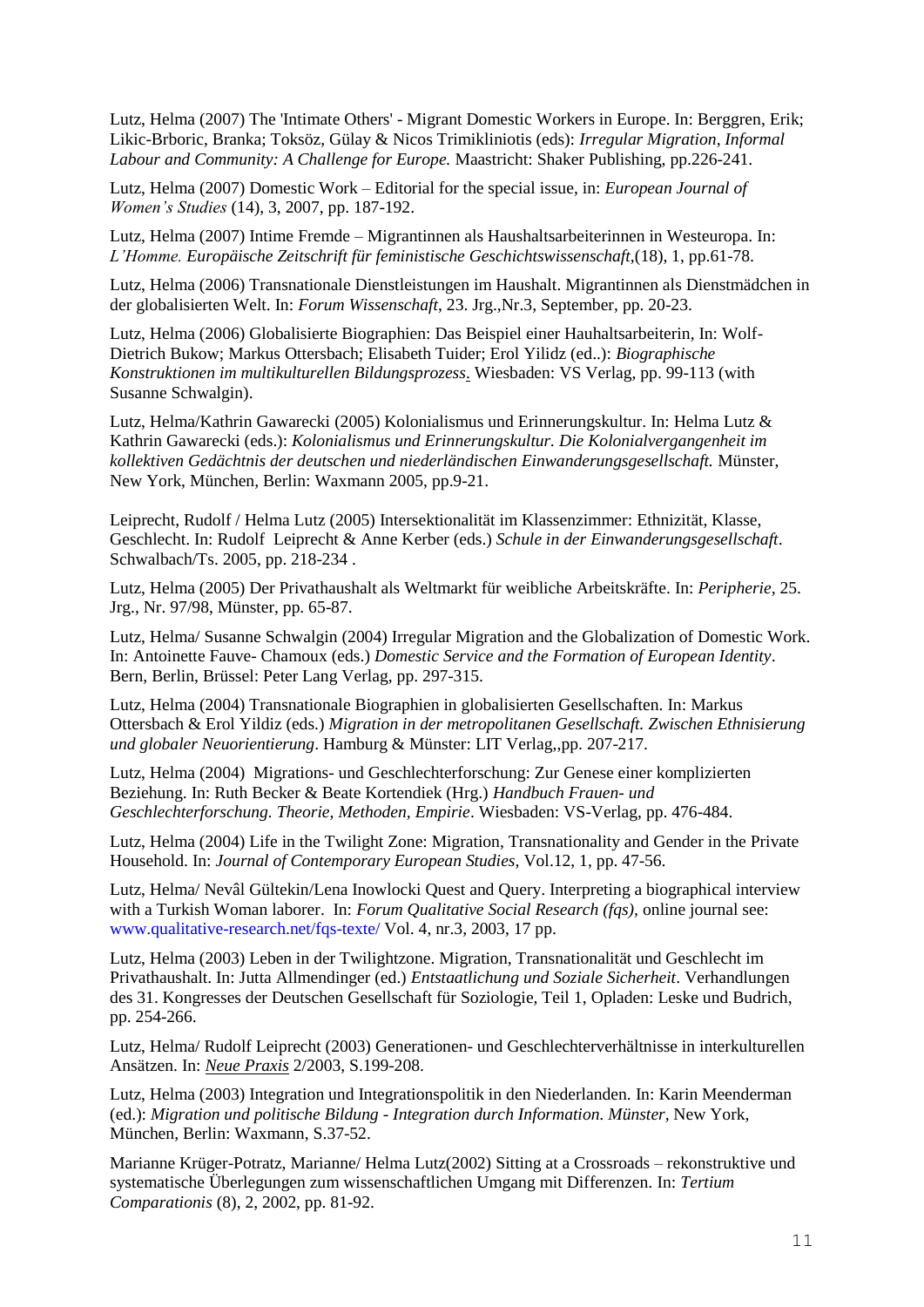Lutz, Helma (2002) In fremden Diensten. Die neue Dienstmädchenfrage in Europa als Herausforderung für die Migrations- und Geschlechterforschung. In: Karin Gottschall & Birgit Pfau-Effinger (Hrg.): *Zukunft der Arbeit und Geschlecht.* Opladen: Leske und Budrich, pp. 161-182.

Lutz, Helma (2002) The Long Shadows of the Past. The New Europe at a Crossroad. In: Ilse Lenz, et al. (ed.): *Crossing Borders and Shifting Boundaries. Gender, Identities and Networks.* Opladen: Leske und Budrich, pp. 57-73.

Lutz, Helma (2002) Zonder blikken en blozen. Het standpunt von de nieuwe realisten. In: tijdschrift voor genderstudies, (5) 3, pp. 7-17.

Lutz, Helma (2002) Transnationalität im Haushalt. In: Claudia Gather; Birgit Geissler & Maria S. Rerrich (eds): *Weltmarkt Privathaushalt*. Münster: Westfälisches Dampfboot, pp. 86-102.

Lutz, Helma/ Mirjana Morokvasic-Müller (2002) Transnationalität im Kulturvergleich. Migration als Katalysator in der Genderforschung. In: Ayla Neusel & Margot Poppenhusen (eds.): *Universität Neu Denken.* Die Internationale Frauenuniversität Technik und Kultur. Opladen: Leske und Budrich, pp. 111-124.

Davis, Kathy/ Helma Lutz (2002) Travelling Theorists. On Biographical Border Crossing and Feminist Imagination. In: *Amsterdams Sociologisch Tijdschrift*, 1, 2002, pp. 38-58.

Lutz, Helma (2002) At your service, Madam! The Globalization of Domestic Service. In: *Feminist Review* 70, London, 2002, pp. 89-104.

Eurocentrism. In: Cheris Kramarae & Dale Spender (eds.): *Routledge International Encyclopedia of Women*, Vol. 2, 2001, S. 641-642.

Lutz, Helma (2001) Postkoloniale Perspektiven: Migration, Hybridität und Kulturveränderung im Leben von surinamischen Frauen in den Niederlanden. In: Judith Schlehe (ed.): *Interkulturelle Geschlechterforschung. Identitäten – Imaginationen – Repräsentationen.* Frankfurt a.M.: Campus, pp. 251-274.

Lutz, Helma (2001) Ketens van zorg. De nieuwe dienstmeisjes in de mondiale migratie. In: tijdschrift voor genderstudies, (4) 3, S. 20-34.

Lutz, Helma (2001) Differenz als Rechenaufgabe? Über die Relevanz der Kategorien Race, Class und Gender. In: Helma Lutz & Norbert Wenning (eds.): *Unterschiedlich verschieden. Differenz in der Erziehungswissenschaft*. Opladen. Leske und Budrich, pp. 215-230.

Calloni, Maria/ Helma Lutz (2000) Gender, Migration and Social Inequality. The Dilemma of European Citizenship. In: Simon Duncan & Birgit Pfau-Effinger (eds.): *Gender, Economy and Culture: The European Union*. London: Routledge, pp. 143-170.

Davis, Kathy/Helma Lutz (2000) Life in Theory: Three Feminist Thinkers on Transitions. In: *European Journal of Women's Studies*, (7) 2, 2000, pp. 355-66.

Inowlocki, Lena/ Helma Lutz (2000) Hard labour. The biographical work of a Turkish migrant woman in Germany. In: *European Journal of Women's Studies,* (7) 2, pp. 289-308.

Lutz, Helma (2000) Biographisches Kapital als Ressource der Bewältigung von Migrationsprozessen. In: Ingrid Gogolin & Bernhard Nauck (eds.): *Migration, gesellschaftliche Differenzierung und Bildung*. Opladen: Leske und Budrich, pp. 179-210.

Lutz, Helma (1999) State of the Art: Zum Stand der Interkulturellen Pädagogik. In: *Tertium Comparationis.* (5),2 , pp. 134-149.

Lutz, Helma (1999) Von Grenzen, Pässen und Rechten. Europäische Szenarien. In: *L'Homme. Zeitschrift für feministische Geschichtswissenschaft.* Schwerpunkt "Staatsbürgerschaft". 1, pp. 63-78.

Lutz, Helma (1999) Anstößige Kopftücher. Kopftuchdebatten in den Niederlanden. In: Ruth Klein-Hessling, Gritt Klinkhammer, Sigrid Nöckel und Karin Werner (eds.): *Der neue Islam der Frauen. Weibliche Lebenspraxis in der globalisierten Moderne - Fallstudien aus Afrika, Asien und Europa*. Bielefeld: transcript Verlag, pp. 35-61.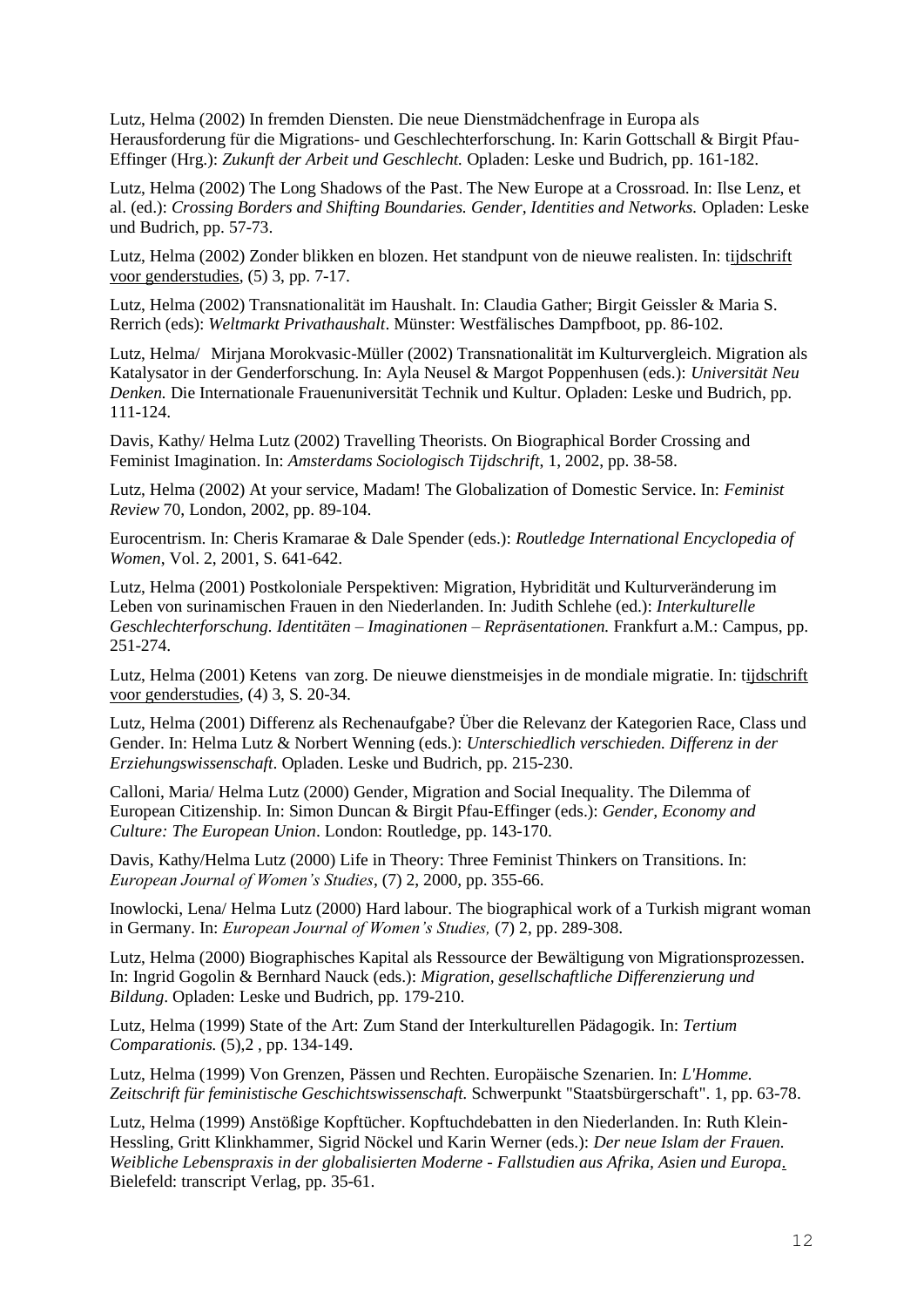Lutz, Helma (1999) 'Meine Töchter werden es schon schaffen'. Immigrantinnen und ihre Töchter in den Niederlanden. In: Ursula Apitzsch (eds.): *Migration und Traditionsbildung.* Wiesbaden: Westdeutscher Verlag, pp.165-185.

Lutz, Helma/Christine Huth-Hildebrand (1998) Geschlecht im Migrationsdiskurs. In*: Das Argument*.Nr. 224, (40) 2, 1998, pp. 159-173.

Lutz, Helma (1998) The legacy of migration: Immigrant mothers and daughters and the process of intergenerational transmission. In: Mary Chamberlain (Hrg.): *Caribbean Migration: Global identities*. London: Routledge, pp. 95-108.

Koser, Khalid/ Helma Lutz (1998) The New Migration in Europe. Defining and Contesting a Social Concept. In: Khalid Koser & Helma Lutz (eds.): *The New Migration in Europe. Social Constructions and Social Realities*. London: MacMillan, pp. 1-21.

Lutz, Helma (1997) Kontinuität und Diskontinuität: Selbst-Reflexivität als soziales Erbe der Migration. In: Karl-Siegbert Rehberg (ed.): *Differenz und Integration - Die Zukunft moderner Gesellschaften*. Frankfurt a.M. pp. 68-72.

Lutz, Helma (1997)The limits of European-ness. Immigrant women in Fortress Europe. In: *Feminist Review* 57, 3, pp. 112-139.

Lutz, Helma/ Rudolf Leiprecht (1996) The Dutch Way: Mythos und Realität der interkulturellen Pädagogik in den Niederlanden. In: Georg Auernheimer & Peter Gstettner (eds.): *Jahrbuch für Pädagogik*. Frankfurt a.M. & New York: Peter Lang, pp. 239-262 (with Rudolf Leiprecht).

Lutz, Helma (1996) Doeken des aanstoots. Een beschouwing over hoofddoeken en genderverhoudingen in de multiculturele samenleving. In: Gloria Wekker & Rosi Braidotti (eds.): *Praten in het Donker. Multiculturalisme en Anti-Racisme in Feministisch Perspectief*. Kampen: Kok Agora, pp. 119-148.

Lutz, Helma (1995) The legacy of migration. Immigrant mothers and daughters and the process of intergenerational transmission. In: *COMENIUS,* (15) 3, pp. 304-317.

Lutz, Helma/ Ann Phoenix und Nira Yuval-Davis (1995) Nationalism, Racism and Gender: European Crossfires In: H. Lutz et.al. (eds.): *Crossfires: Nationalism, Racism and Gender in Europe* London: Pluto Press, pp. 1-25.

Lutz, Helma (1994) *Obstacles to equal opportunities in society by immigrant women, with particular reference to the Netherlands, the United Kingdom, Germany and the Nordic Countries.* Report for the Council of Europe, Steering Committee for Equality Between Women and Men (CDEG), 30 pps, Straßbourg, October 1994.

Lutz, Helma (1994) The tension between ethnicity and work - immigrant women in the Netherlands. In: Haleh Afshar & Mary Maynard (eds.): *The dynamics of `race' and gender. Some feminist interventions*. Basingstoke: Taylor & Francis, pp. 182-195.

Lutz, Helma (1994) Migrantenidentiteit - de retrospectie als toekomstperspectief. In: *krisis* 54, 14, Nr.1, Amsterdam, pp. 31-39.

Lutz, Helma (1993) Migrant women, racism and the Dutch labour market, in: John Solomos & John Wrench (eds.): *Racism and migration in Western Europe*. Oxford & New York: Berg Publishers 1993, pp 129-142.

Lutz, Helma (1993) Racism, Multiculturalism and Justice. In: Selma Sevenhuijsen et.al. (eds.): *Feminism and justice reconsidered.* Universiteit Utrecht: Anna Maria van Schuurman Centrum, pp. 7- 13.

Lutz, Helma (1993) In between or bridging cultural gaps? Migrant women from Turkey as mediators. In: *new community,* 19, 3, pp. 485-492.

Lutz, Helma (1993) Feminist theory in practice: an interview with bell hooks. In: *Women's Studies International Forum*, 16, Nr.4, New York, pp. 419-425.